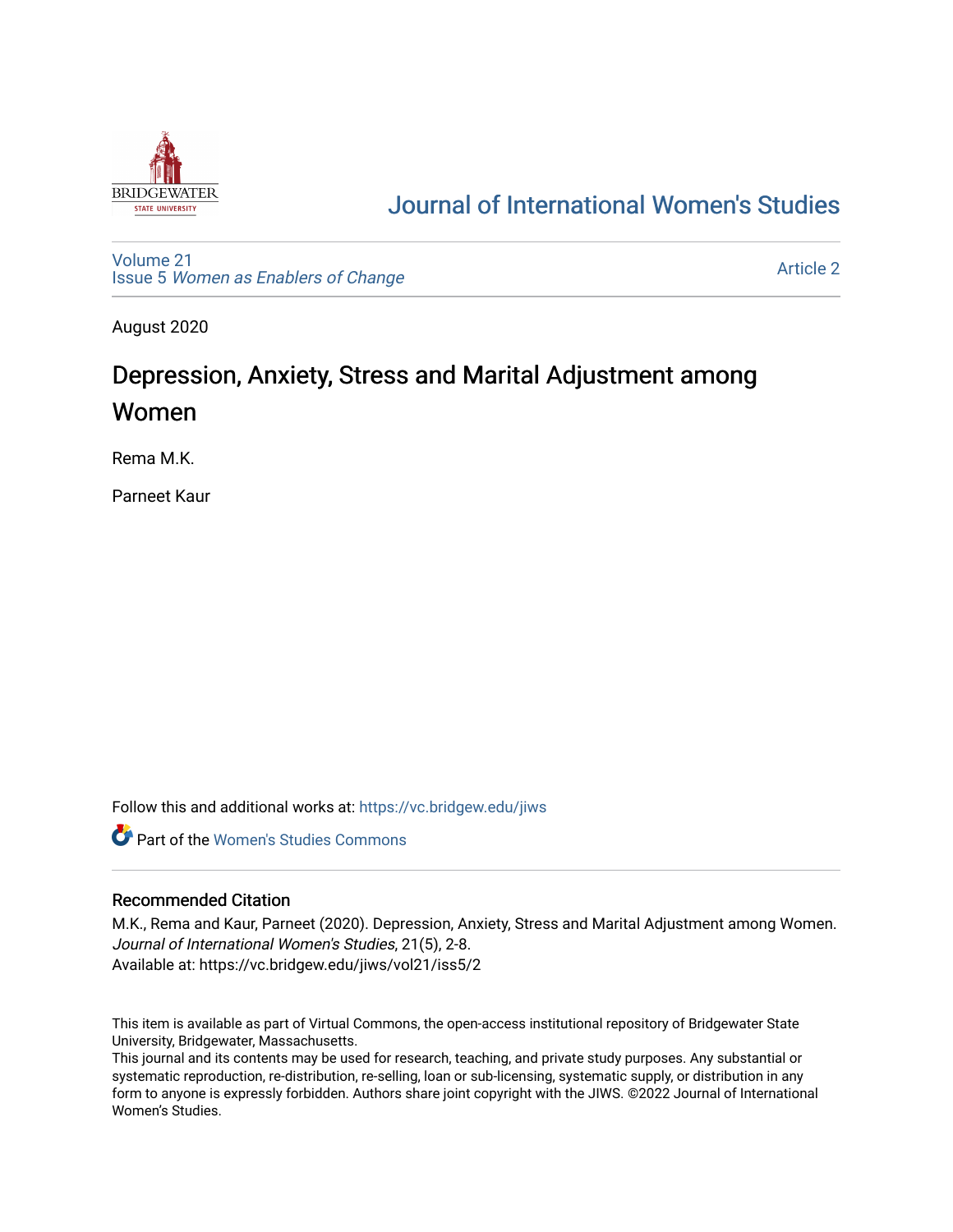M.K. and Kaur: Depression, Anxiety, Stress and Marital Adjustment among Women

This journal and its contents may be used for research, teaching and private study purposes. Any substantial or systematic reproduction, re-distribution, re-selling, loan or sub-licensing, systematic supply or distribution in any form to anyone is expressly forbidden. ©2020 Journal of International Women's Studies.

#### **Depression, Anxiety, Stress and Marital Adjustment among Women**

By Rema M.K.<sup>1</sup> and Parneet Kaur<sup>[2](#page-1-1)</sup>

#### **Abstract**

Marriage, especially for women in a patriarchal society involves a huge transition process. The struggle with new responsibilities and expectations is overwhelming in itself. But with the feelings of worthlessness and feeling trapped and bound in a loveless and thankless bond, come distress and adjustment issues. According to a recent Nielsen survey on "Women of Tomorrow", out of 21 nations and 6500 women, India is a leading nation when it comes to stress in women. About 87% of women were stressed most of the time and 82% claimed that they did not find time to relax. Women in the age range from 22 years to 55 years are the most stressed and are struggling hard to strike a balance between their home lives, social activities and jobs. The present study aims to examine depression, stress, anxiety and adjustment issues among women. A total of 80 married women were selected for the study with 40 working and 40 nonworking women. The Revised Dyadic Adjustment Scale and Depression Anxiety Stress Scales were administered to collect data. Negative relationship was obtained between stress, anxiety depression and marital adjustment among married women. Anxiety and Marital adjustment are moderately correlated  $(-.346)$  while Stress  $(-.454)$  and Depression  $(-0.487)$  are highly correlated with marital adjustment.

*Keywords:* Women, Depression, Anxiety, Marital adjustment, Correlational analysis, Indian women

#### **Introduction**

For much of the history of the world, men and women lived together because they needed each other. Marriage was an economic arrangement, and love and emotional support came second or perhaps not at all.

Mothers who are working have work related stress that increases with the constant pressure to meet the demands of both their homes and professional obligations. Anxiety could be a by-product of stress and or an individual's temperament could be that of an anxious person. Often, health issues can also trigger anxiety situations.

The age and stage of the child could also be a cause of parenting stress and anxiety. Throughout the various developmental stages of the child a mother goes through drastic physical and emotional upheavals and changes, where she has to adapt herself constantly. Either when she has a new-born infant and is sleep deprived but constantly think of feeding and caring for her baby, or when she has to be continuously attentive since her baby has started to crawl, walk, talk or adapting to the changes in the diet of the child (liquid to solid).

<span id="page-1-0"></span><sup>1</sup> Dr. Rema. M. K is currently working as Assistant Professor in the department of Psychology, Kristujayanti College. She had done several publications in national and international journals. She is interested in teaching and counselling, adolescence, adults and old age people. Mail id is  $dr$ , rema $@$ kristujayanti.com.

<span id="page-1-1"></span><sup>&</sup>lt;sup>2</sup> Ms. Parneet Kaur is a Research Scholar at Christ University, Bangalore, India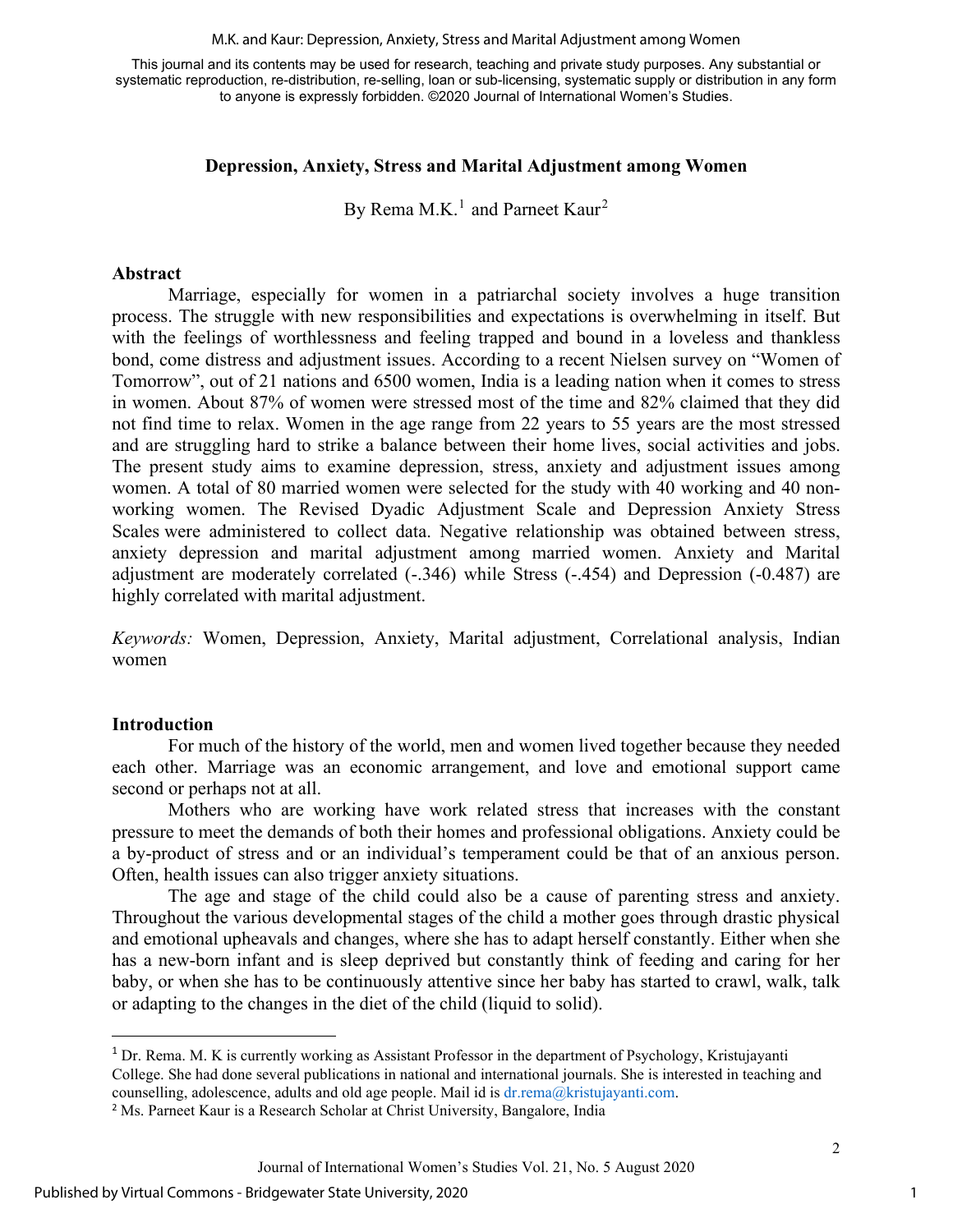## **Review of Literature**

Researchers have been trying to measure the depression and stress levels of women after marriage for decades. There has been a significant amount of research done on this. In what follows are the most important research studies carried out by various researchers on depression stress, anxiety and adjustment issues faced by women. Hashmi, Khurshid and Hassan (2007) found significantly higher relationship between marital adjustment, depression and stress among women. Increased stress level was associated with working status of Turkish women (Sanlier Nevin, 2007).

Dave (2015) conducted a study to find out marital adjustment among women. It was found that there is significant difference in marital adjustment between women based on their employment status. On the other hand, Jamabo & Ordu (2012) showed contrary results in their study.

## **Significance of the study**

The outcome of this research will add to the body of knowledge on the factors which are important to enhance the happiness level of married women. Psychologists and mental health professionals can help married women find strategies to increase and improve their wellbeing. Common people will be better enabled to understand the perception of married women. Research results would help women to understand themselves better and seek help before their mental health issues affect their day to day activities.

## **Research Methodology**

*Problem Statement*

The research problem is to understand depression, stress, anxiety and marital adjustment among women in Bangalore, India.

## *Research design*

Correlational research design used for the present study to find the relationship between depression, stress, anxiety and marital adjustment issues among women.

## *Measures*

Depression, stress, anxiety and marital adjustment

# *Objectives of the Study*

The present study was undertaken with the following objectives:

- To assess stress, anxiety, depression and marital adjustment among women.
- To identify the relationship among depression, stress, anxiety and marital adjustment.

# **Hypothesis**

## *Null hypothesis*

H0= There will be no significant relationship among stress, anxiety, depression and marital adjustment.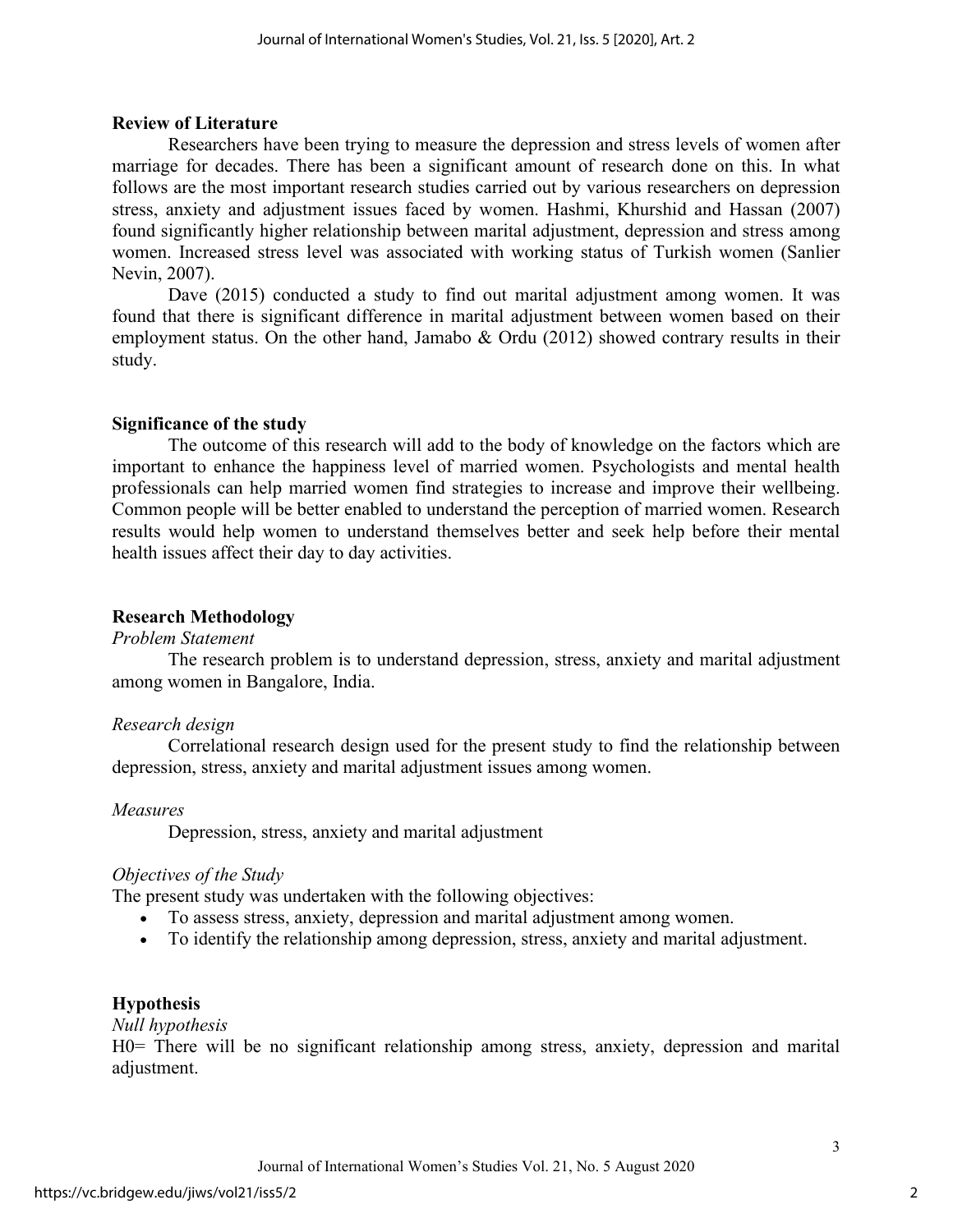#### *Alternate hypothesis*

H1: There will be a significant relationship among stress, anxiety, depression and marital adjustment

## **Sample**

The present research studied the vast population of married women in India. This study involves checking depression, anxiety, stress and adjustment level of married women. Researchers decided to study the representative sample selected randomly. The sample size of approximately 80 married Indian women (40 working and 40 non-working) were considered for this research study.

## **Tests/ Tools**

The Revised Dyadic Adjustment Scale, or RDAS and Depression Anxiety Stress Scales (DASS) were used to assess the variables.

## **Procedure**

The data was collected from married Indian women. All the participants of the study were individually informed regarding confidentiality and informed consent taken before completing Dyadic Scale and DASS scale. Data was also collected using Google forms. The scores of both the groups i.e., employed women and housewives were statistically analysed.

## **Statistical Analysis**

The following statistical tools were used for analysing the data procured from the respondents selected for the study. Descriptive statistics used to compute Mean and SD of the depression, anxiety, stress and marital adjustment. Pearson's product moment correlation was done to test the hypothesis.

## **Results and Discussion**

*The main findings of the present study are shown in tables below.* 

**Objective 1** To study the Stress, Anxiety and Depression level of women **Objective 2** To study the level of marital adjustment among women.

 $\Delta$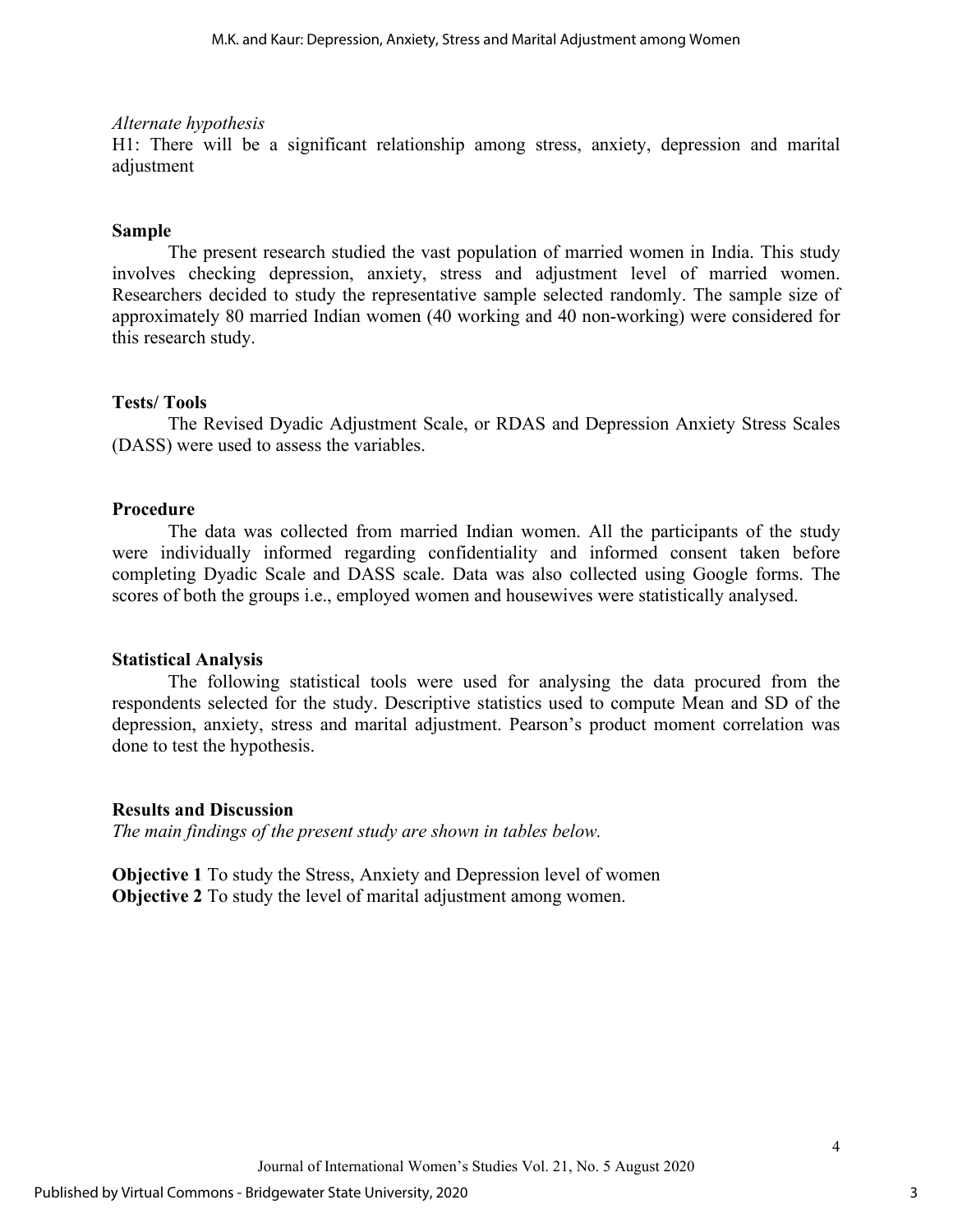| <b>Working</b>     | N                     | 40    | 40    | 40    |
|--------------------|-----------------------|-------|-------|-------|
|                    | Mean                  | 13.60 | 7.85  | 9.55  |
|                    | <b>Std. Deviation</b> | 8.726 | 6.233 | 9.109 |
| <b>Non-Working</b> | $\mathbf N$           | 40    | 40    | 40    |
|                    | Mean                  | 12.70 | 8.20  | 11.10 |
|                    | <b>Std. Deviation</b> | 8.540 | 6.321 | 8.676 |
| Total              | N                     | 80    | 80    | 80    |
|                    | Mean                  | 13.15 | 8.03  | 10.33 |
|                    | <b>Std. Deviation</b> | 8.591 | 6.240 | 8.873 |

# **Table 1: Mean and SD of Stress, Anxiety and Depression (DASS 21 scale) among Employment Status Stress Score Anxiety Score Depression Score**

**Interpretation:** From Table 1, it appears that the mean score of stress in working women is 13.60 which is average, whereas the mean score of stress in non-working women is 12.70 which is also within normal range. The mean score of anxiety in working women is 7.85 which is average, whereas the mean score of anxiety in non-working women is 8.20 which falls under the mild category.

The mean score of depression in working women is 9.55 which falls in the normal category, whereas the mean score of depression for non-working women is 11.10, which falls in the mild category.

| <b>Employment Status</b> |                   | Consensus<br>Score | Satisfaction<br>Score | Cohesion<br>Score | Dyadic<br>Score |
|--------------------------|-------------------|--------------------|-----------------------|-------------------|-----------------|
| Working                  | N                 | 40                 | 40                    | 40                | 40              |
|                          | Mean              | 21.73              | 13.40                 | 9.75              | 44.88           |
|                          | Std.<br>Deviation | 4.619              | 3.855                 | 4.205             | 10.508          |
| Non-<br>Working          | N                 | 40                 | 40                    | 40                | 40              |
|                          | Mean              | 22.03              | 14.55                 | 9.75              | 46.33           |
|                          | Std.<br>Deviation | 5.753              | 3.178                 | 4.711             | 11.967          |
| Total                    | N                 | 80                 | 80                    | 80                | 80              |
|                          | Mean              | 21.88              | 13.98                 | 9.75              | 45.60           |
|                          | Std.<br>Deviation | 5.186              | 3.558                 | 4.437             | 11.213          |

# **Table 2: Mean and SD of Consensus, Satisfaction, Cohesion and total Dyadic Score of Revised Dyadic Scale**

**Interpretation:** From table 2 it appears that the mean score of Consensus in working women is 21.73, which indicates that there is a high stability in relationships in terms of decision making,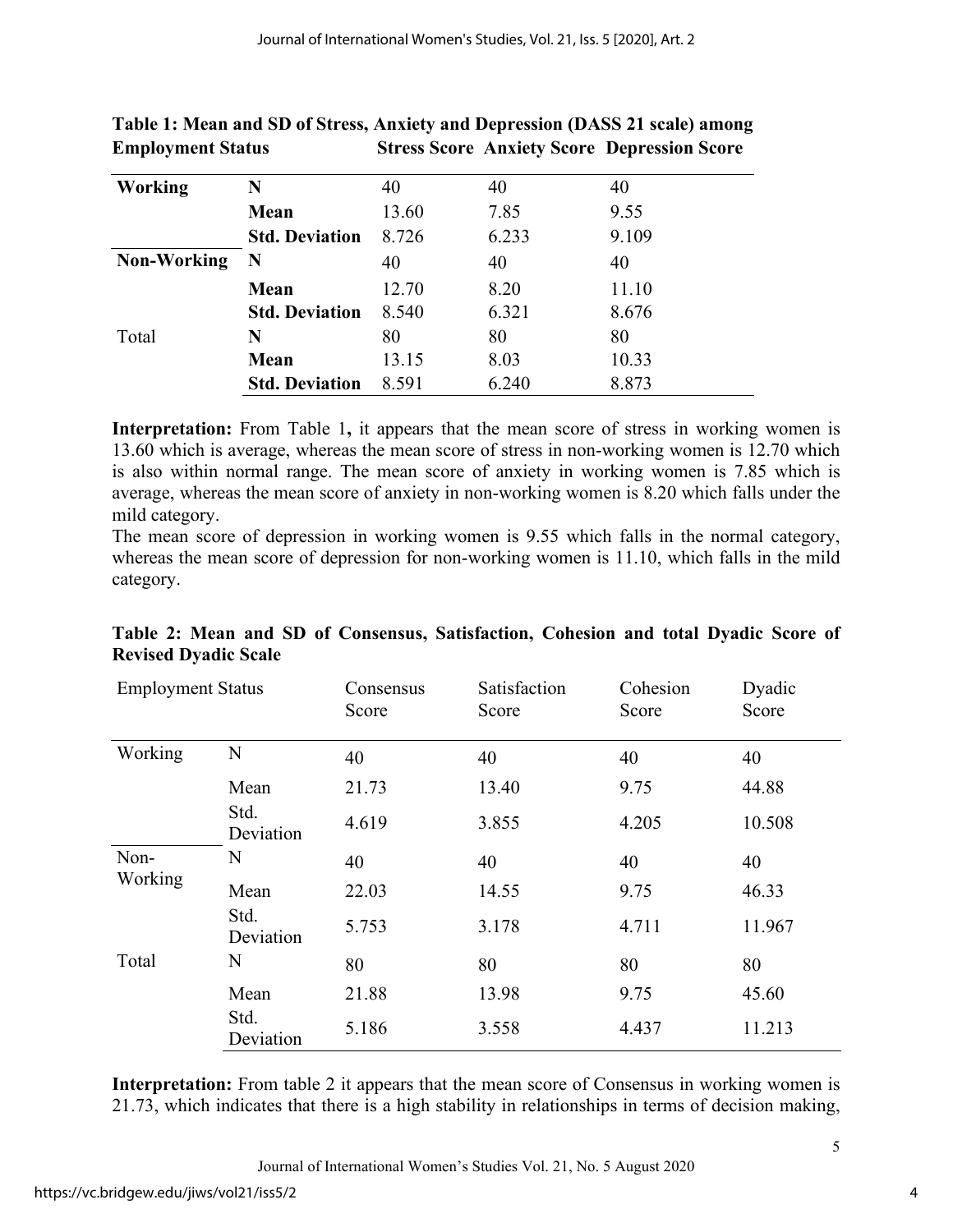values and affection. Whereas the mean score of Consensus in non-working women is 22.03 which also shows high stability in relationships in terms of decision making, values and affection.

The mean score of satisfaction in working women is 13.40 which show high stability and satisfaction in relationships in terms of stability and conflict. Whereas the mean score of satisfaction in non-working women is 14.55, which also shows high stability and satisfaction in relationships, in terms of stability and conflict.

The mean score for cohesion for working women and non-working women is 9.75 which shows a moderate level of satisfaction in terms of common activities and discussions. A mean of total dyadic score for working married women is 44.88 and for non-working women 46.33.

As per the manual cut-off score for the RDAS is 48 and scores of 47 and below indicate marital/relationship distress. The mean of total marital adjustment/ dyadic score for working women is 44.88 and for non-working women is 46.33, which shows distress in their relationship. As per manual cut-off score for the RDAS is 48 and scores of 47 and below indicate marital/relationship distress.

**Objective 2:** To find relation between depression, stress, Anxiety and marital adjustment. **Hypothesis: Ho:** There is no relationship among depression, stress, anxiety and marital adjustment.

## **Alternate hypothesis**

H1: There will be significant relationship between stress, anxiety, depression and marital adjustment.

# **Table 3: Correlation between Marital Adjustment score and Stress, Anxiety and Depression**

| <b>Stress Score</b>  | Pearson Correlation -.454 <sup>**</sup>                         |      |
|----------------------|-----------------------------------------------------------------|------|
|                      | $Sig. (2-tailed)$                                               | .000 |
|                      | N                                                               | 80   |
| <b>Anxiety Score</b> | Pearson Correlation -.346 <sup>**</sup>                         |      |
|                      | $Sig. (2-tailed)$                                               | .002 |
|                      | N                                                               | 80   |
|                      | <b>Depression Score</b> Pearson Correlation -.487 <sup>**</sup> |      |
|                      | $Sig. (2-tailed)$                                               | .000 |
|                      | N                                                               | 80   |

# **Marital Adjustment Score**

\*\* Significant at .01 level.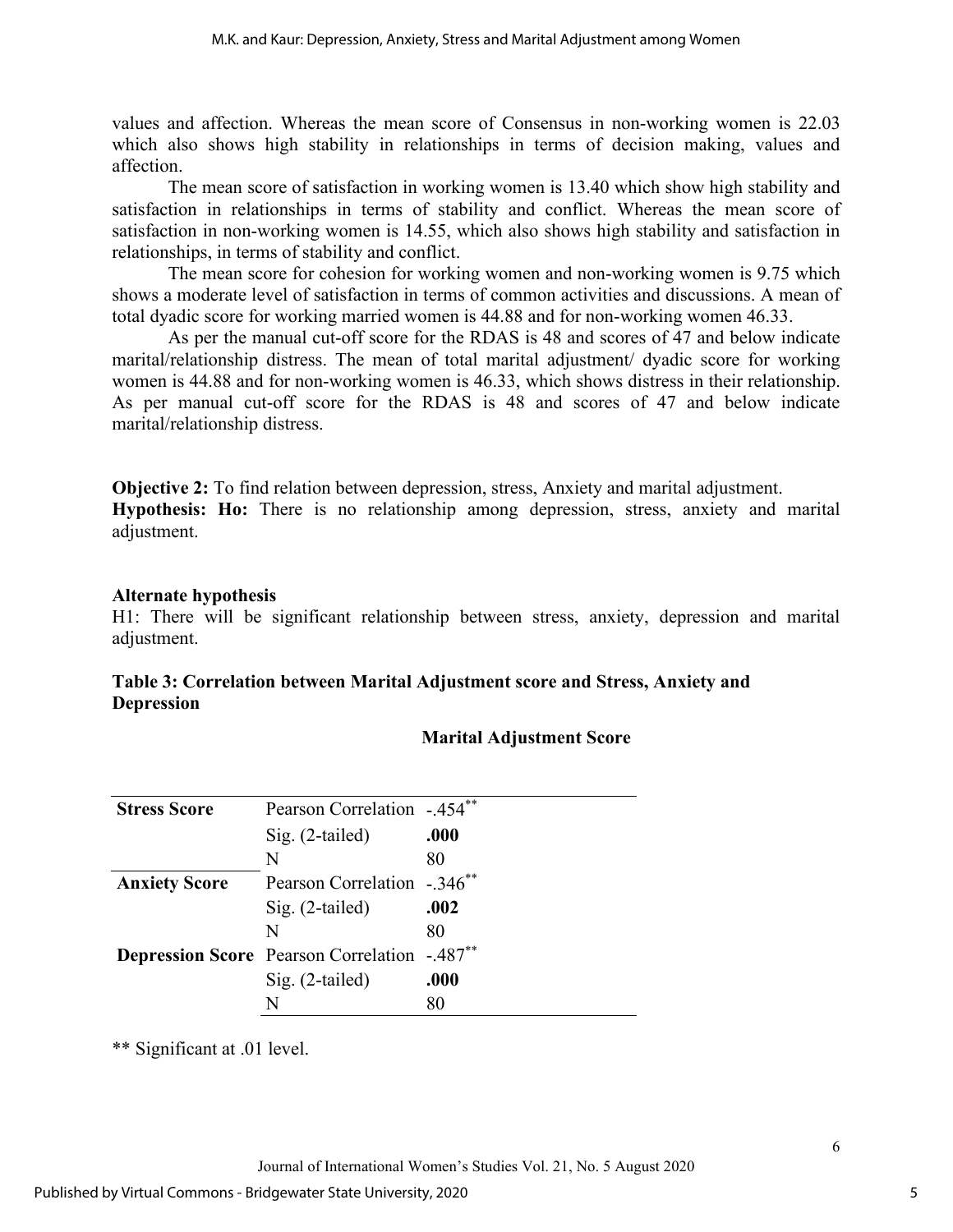Table 3 shows the correlation between the stress score and the marital adjustment score is -.454 which is moderate negative correlation. The correlation between anxiety score and marital adjustment score is -.346 which is a weak negative correlation. The correlation between the depression score and marital adjustment score is -.487, which is a moderate negative correlation. The correlation between the stress score and marital adjustment score is -.454 which is moderate negative correlation. Hence, the null Hypothesis is rejected which shows that there is significant correlation between the given variables. A negative correlation is found between marital adjustment and depression among married women (Dandona, 2013). Non-working wives face more marital adjustment problems in comparison to their partners. Secondly, working women teachers face marital adjustment problems in a greater degree to that of non-working women. Working women because of the added responsibilities of their jobs may suffer from more severe causes of maladjustment at home or in the office (Rani, 2013)

#### **Conclusion**

The correlation between the stress score and marital adjustment score is -.454 which is a moderate negative correlation. The correlation between the anxiety score and the marital adjustment score is -.346 which is a weak negative correlation. The correlation between the depression score and marital adjustment score is -.487 which is a moderate negative correlation. Hence the **NULL Hypothesis is rejected** which states that there is no significant correlation between given variables. The alternative hypothesis is accepted. There was correlation found among stress, anxiety depression and marital adjustment issues.